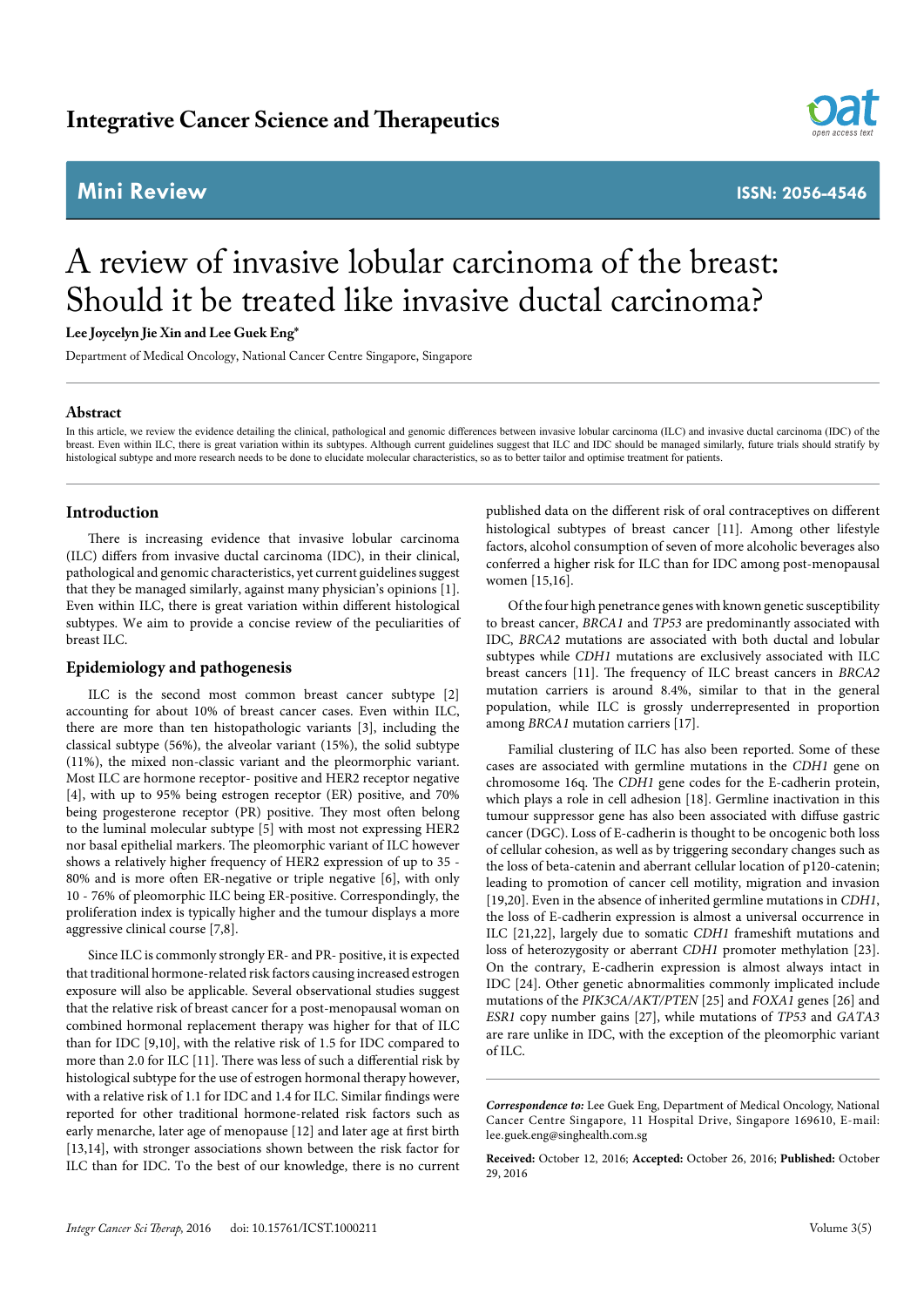### **Imaging**

The mammographic detection of ILC is more difficult that of IDC due to its diffuse infiltrative pattern of growth with indistinct margins, causing mammographic to be less sensitive for its detection [28]. Rather than a discrete well-circumscribed mass with a central opacity, the typical mammographic finding for ILC is a spiculated, poorlydefined mass with asymmetrical densities [29] or simply, architectural distortion. Calcifications are also a rarely seen mammographic finding in ILC [30]. Sensitivity of mammogram for ILC hence is reported to be around 57 – 81% [29], lower than that for IDC, with up to a third of ILC tumours being missed [31].

As such, other modes of imaging are frequently used to complement that of mammography, with both ultrasound [32] and magnetic resonance imaging (MRI) [33] showing higher sensitivities for ILC detection. On ultrasound, similar to mammography, ILC is rarely seen as a well-circumscribed mass and even up to 20% of cases may lack typical sonographic features of posterior acoustic shadowing. More than 10% of ILC may be undetected with ultrasound, with a sensitivity of 68 – 98% [32,34,35], higher than that of mammography, even when taking into account that some of these studies used older sonographic techniques. More importantly, 73% of ILC tumours that could not be detected by mammography could be identified by ultrasound and 92% of ILC tumours with only subtle findings on mammography were confirmed by ultrasound [32]; reinforcing the usefulness of sonography as an adjunct to mammography in ILC diagnosis.

Breast MRI has a higher sensitivity of 93% for detection ILC but also comes at a tradeoff of reduced specificity [33].

In addition to its use as screening in women with a high lifetime risk of breast cancer [36], MRI has also been studied in a role for preoperative imaging and planning. In the latter, though routine use is still controversial, in some studies it has been shown to influence surgical management in about a quarter of cases when used for preoperative planning [37], with lower rates of re-excision with better definition of disease extent upfront.

Promising techniques such as breast specific gamma imaging (BSGI) [38] and tomosynthesis [39,40] are currently being studied as imaging adjuncts to conventional methods for ILC. BSGI, or molecular breast imaging (BMI) has the highest sensitivity among all the imaging modalities for breast cancer, and also for ILC, at 93%. It however requires exposure to higher radiation doses, but still is a promising adjunct modality [38]. Breast tomosynthesis is a low-dose mammogram technique with greater ability in detecting architectural distortion [40], a common imaging feature of ILC. When combined with digital mammography, it has been shown to increase the detection rate of ILC compared to the latter modality alone [39].

#### **Treatment and prognosis**

Although breast conservation surgery (BCS) is a viable option for ILC [41], there is an increased incidence of positive resection margins as compared to patients who underwent BCS for IDC [42], resulting in a need for a second operation to ensure complete excision. Mastectomy is more often performed in ILC with one series reporting mastectomy rates of 57% in ILC patients compared to 46% in IDC [43]. This may be due to the larger size of ILC tumours as well as their multifocality.

The response rates of ILC tumours to neoadjuvant chemotherapy are lower than that of IDC with 41% of ILCs being downstaged compared to similar downstaging in 64% of IDCs in one series [44]. In the same series, pathological complete response (pCR) rates were also lower in ILC at 3.5% compared to IDC at 14%, though histological subtype alone was not a statistically significant factor [44], and instead, this has been postulated to be related to their low grade and proliferative rates [45]. The magnitude of benefit from trastuzumab however is similar for both ILC and IDC [46].

Even though ILC responds poorly to neoadjuvant chemotherapy, it has been shown to respond well to endocrine therapy [47]. However, the magnitude of benefit differs with different endocrine therapy. There is also preclinical data that tamoxifen is not an ideal endocrine therapy in ILC patients, with ILC tumour models showing a paradoxical induction of cellular proliferation in response to the drug, suggesting that the estrogen receptor may have different isoforms [48,49], or drive different signaling pathways in the two histological subtypes [50,51]. Differential ER activity between the IDC and ILC has also been suggested at a gene expression level [26]. Clinically, this has also been observed in several retrospective analyses showing that post-menopausal patients with ILC derive more a greater magnitude of benefit from aromatase inhibitors than do patients with IDC [52,53]. Analysis of patients in the Breast International Group (BIG) 1-98 trial showed that letrozole was associated with a 50 – 66% reduction in DFS event risk in ILC patients compared to a 0 – 35% risk reduction in patients with IDC [52]. This difference may however possibly be ameliorated by a switch from tamoxifen to an aromatase inhibitor [54].

Although short term disease free survival is often better in ILC [55], higher rates of late recurrences have been documented and longterm overall survival rates do not differ significantly between the two subtypes [56,57] or may even be worse for ILC [58]. Up to 30% of patients developing subsequent metastatic disease [59]. The pattern of metastases from ILC also shows an interesting distribution, with more gastrointestinal [60] and peritoneal or ovarian metastases [61], and less lung metastases compared to their IDC counterparts [60]. Gastric metastases seem to be particularly common, and should be differentiated from a primary gastric tumour [62], especially in view that both ILC and diffuse gastric cancers can occur together in the hereditary diffuse gastric cancer (HDGC) syndrome [63].

#### **Conclusion**

ILC differs greatly from IDC in many important ways. From sensitivity of imaging techniques in their detection, to pathological and molecular characteristics, these two subtypes have significant differences that contribute to their different clinical course, responses to treatment and prognosis. Even within ILC, there is great heterogeneity. Current guideline recommendations that both histological subtypes should be managed similarly stems more from insufficient knowledge and data rather than a true belief that the two subtypes should be managed identically.

Future trials should stratify recruitment by histological subtype and more studies are needed to evaluate the molecular characteristics of ILC. This will allow us to better understand the disease biology of ILC better and help us better tailor treatment choices for patients.

#### **References**

- Jacobs C, Ibrahim MF, Clemons M, Hutton B, Simos D, et al. (2015) Treatment choices for patients with invasive lobular breast cancer: a doctor survey. *J Eval Clin Pract* 21: 740-748. [\[Crossref\]](http://www.ncbi.nlm.nih.gov/pubmed/26059404)
- 2. Li CI, Daling JR (2007) Changes in breast cancer incidence rates in the United States by histologic subtype and race/ethnicity, 1995 to 2004. *Cancer Epidemiol Biomarkers Prev* 16: 2773-2780. [\[Crossref\]](http://www.ncbi.nlm.nih.gov/pubmed/18086787)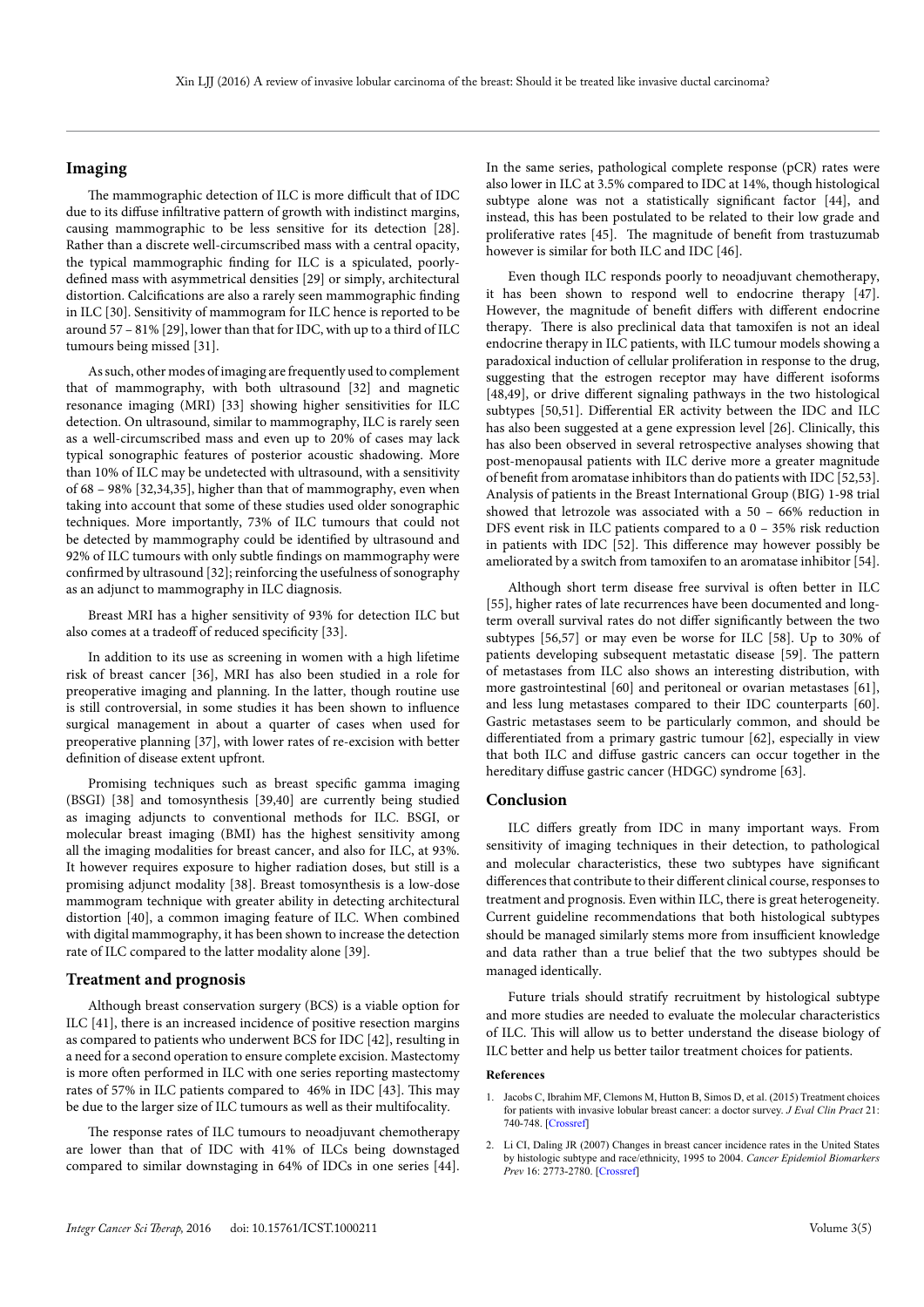- 3. Iorfida M, Maiorano E, Orvieto E, Maisonneuve P, Bottiglieri L, et al. (2012) Invasive lobular breast cancer: subtypes and outcome. *Breast Cancer Res Treat* 133: 713-723. [\[Crossref\]](http://www.ncbi.nlm.nih.gov/pubmed/22399188)
- 4. Arpino G, Bardou VJ, Clark GM, Elledge RM (2004) Infiltrating lobular carcinoma of the breast: tumor characteristics and clinical outcome. *Breast Cancer Res* 6: R149-156. [\[Crossref\]](http://www.ncbi.nlm.nih.gov/pubmed/15084238)
- 5. Bertucci F, Orsetti B, Nègre V, Finetti P, Rougé C, et al. (2008) Lobular and ductal carcinomas of the breast have distinct genomic and expression profiles. *Oncogene* 27: 5359-5372. [\[Crossref\]](http://www.ncbi.nlm.nih.gov/pubmed/18490921)
- 6. Ohashi R, Matsubara M, Watarai Y, Yanagihara K, Yamashita K, et al. (2016) Pleomorphic lobular carcinoma of the breast: a comparison of cytopathological features with other lobular carcinoma variants. *Cytopathology*. [\[Crossref\]](http://www.ncbi.nlm.nih.gov/pubmed/27489086)
- 7. Ercan C, van Diest PJ, van der Ende B, Hinrichs J, Bult P, et al. (2012) p53 mutations in classic and pleomorphic invasive lobular carcinoma of the breast. *Cell Oncol (Dordr)* 35: 111-118. [\[Crossref\]](http://www.ncbi.nlm.nih.gov/pubmed/22354696)
- 8. Buchanan CL, Flynn LW, Murray MP, Darvishian F, Cranor ML, et al. (2008) Is pleomorphic lobular carcinoma really a distinct clinical entity? *J Surg Oncol* 98: 314- 317. [\[Crossref\]](http://www.ncbi.nlm.nih.gov/pubmed/18668643)
- 9. Flesch-Janys D, Slanger T, Mutschelknauss E, Kropp S, Obi N, et al. (2008) Risk of different histological types of postmenopausal breast cancer by type and regimen of menopausal hormone therapy. *Int J Cancer* 123: 933-941. [\[Crossref\]](http://www.ncbi.nlm.nih.gov/pubmed/18506692)
- 10. Fournier A, Fabre A, Mesrine S, Boutron-Ruault MC, Berrino F, et al. (2008) Use of different postmenopausal hormone therapies and risk of histology- and hormone receptor-defined invasive breast cancer. *J Clin Oncol* 26: 1260-1268. [[Crossref](https://www.ncbi.nlm.nih.gov/pubmed/18323549)]
- 11. Dossus L, Benusiglio PR (2015) Lobular breast cancer: incidence and genetic and nongenetic risk factors. *Breast Cancer Res* 17: 37. [\[Crossref\]](http://www.ncbi.nlm.nih.gov/pubmed/25848941)
- 12. Collaborative Group on Hormonal Factors in Breast Cancer (2012) Menarche, menopause, and breast cancer risk: individual participant meta-analysis, including 118 964 women with breast cancer from 117 epidemiological studies. Lancet Oncol 13: 1141-1151. [[Crossref](https://www.ncbi.nlm.nih.gov/pubmed/23084519)]
- 13. Rosenberg LU, Magnusson C, Lindström E, Wedrén S, Hall P, et al. (2006) Menopausal hormone therapy and other breast cancer risk factors in relation to the risk of different histological subtypes of breast cancer: a case-control study. *Breast Cancer Res* 8: R11. [\[Crossref\]](https://www.ncbi.nlm.nih.gov/pubmed/16507159)
- 14. Kotsopoulos J, Chen WY, Gates MA, Tworoger SS, Hankinson SE, et al. (2010) Risk factors for ductal and lobular breast cancer: results from the nurses' health study. *Breast Cancer Res* 12: R106. [\[Crossref\]](http://www.ncbi.nlm.nih.gov/pubmed/21143857)
- 15. Li CI, Chlebowski RT, Freiberg M, Johnson KC, Kuller L, et al. (2010) Alcohol consumption and risk of postmenopausal breast cancer by subtype: the women's health initiative observational study. *J Natl Cancer Inst* 102: 1422-1431. [\[Crossref\]](http://www.ncbi.nlm.nih.gov/pubmed/20733117)
- 16. Li CI, Daling JR, Malone KE, Bernstein L, Marchbanks PA, et al. (2006) Relationship between established breast cancer risk factors and risk of seven different histologic types of invasive breast cancer. *Cancer Epidemiol Biomarkers Prev* 15: 946-954. [\[Crossref\]](https://www.ncbi.nlm.nih.gov/pubmed/16702375)
- 17. Mavaddat N, Barrowdale D, Andrulis IL, Domchek SM, Eccles D, et al. (2012) Pathology of breast and ovarian cancers among BRCA1 and BRCA2 mutation carriers: results from the Consortium of Investigators of Modifiers of BRCA1/2 (CIMBA). *Cancer Epidemiol Biomarkers Prev* 21: 134-147. [[Crossref](https://www.ncbi.nlm.nih.gov/pubmed/22144499)]
- 18. Niessen CM, Gottardi CJ (2008) Molecular components of the adherens junction. *Biochim Biophys Acta* 1778: 562-571. [\[Crossref\]](http://www.ncbi.nlm.nih.gov/pubmed/18206110)
- 19. Sarrió D, Pérez-Mies B, Hardisson D, Moreno-Bueno G, Suárez A, et al. (2004) Cytoplasmic localization of p120ctn and E-cadherin loss characterize lobular breast carcinoma from preinvasive to metastatic lesions. *Oncogene* 23: 3272-3283. [\[Crossref\]](http://www.ncbi.nlm.nih.gov/pubmed/15077190)
- 20. Schackmann RC, van Amersfoort M, Haarhuis JH, Vlug EJ, Halim VA, et al. (2011) Cytosolic p120-catenin regulates growth of metastatic lobular carcinoma through Rock1-mediated anoikis resistance. *J Clin Invest* 121: 3176-3188. [\[Crossref\]](http://www.ncbi.nlm.nih.gov/pubmed/21747168)
- 21. Rakha EA, Patel A, Powe DG, Benhasouna A, Green AR, et al. (2010) Clinical and biological significance of E-cadherin protein expression in invasive lobular carcinoma of the breast. *Am J Surg Pathol* 34: 1472-1479. [[Crossref\]](https://www.ncbi.nlm.nih.gov/pubmed/20871222)
- 22. Moll R, Mitze M, Frixen UH, Birchmeier W (1993) Differential loss of E-cadherin expression in infiltrating ductal and lobular breast carcinomas. *Am J Pathol* 143: 1731- 1742. [\[Crossref\]](http://www.ncbi.nlm.nih.gov/pubmed/8256859)
- 23. Droufakou S, Deshmane V, Roylance R, Hanby A, Tomlinson I, et al. (2001) Multiple ways of silencing E-cadherin gene expression in lobular carcinoma of the breast. *Int J*

*Cancer* 92: 404-408. [\[Crossref\]](http://www.ncbi.nlm.nih.gov/pubmed/11291078)

- 24. Rakha, EA, Teoh TK, Lee AH, Nolan CC, Ellis IO, et al. (2013) Further evidence that E-cadherin is not a tumour suppressor gene in invasive ductal carcinoma of the breast: an immunohistochemical study. *Histopathology* 62: 695-701. [[Crossref\]](https://www.ncbi.nlm.nih.gov/pubmed/23347178)
- 25. Christgen M, Noskowicz M, Schipper E, Christgen H, Heil C, et al. (2013) Oncogenic PIK3CA mutations in lobular breast cancer progression. *Genes Chromosomes Cancer* 52: 69-80. [\[Crossref\]](http://www.ncbi.nlm.nih.gov/pubmed/22997091)
- 26. Ciriello G, Gatza ML, Beck AH, Wilkerson MD, Rhie SK, et al. (2015) Comprehensive Molecular Portraits of Invasive Lobular Breast Cancer. *Cell* 163: 506-519. [\[Crossref\]](http://www.ncbi.nlm.nih.gov/pubmed/26451490)
- 27. Desmedt C, Zoppoli G, Gundem G, Pruneri G, Larsimont D, et al. (2016) Genomic Characterization of Primary Invasive Lobular Breast Cancer. *J Clin Oncol* 34: 1872- 1881. [\[Crossref\]](http://www.ncbi.nlm.nih.gov/pubmed/26926684)
- 28. Kolb TM, Lichy J, Newhouse JH (2002) Comparison of the performance of screening mammography, physical examination, and breast US and evaluation of factors that influence them: an analysis of 27,825 patient evaluations. *Radiology* 225: 165-175. [[Crossref\]](https://www.ncbi.nlm.nih.gov/pubmed/12355001)
- 29. Johnson K, Sarma D1, Hwang ES2 (2015) Lobular breast cancer series: imaging. *Breast Cancer Res* 17: 94. [\[Crossref\]](http://www.ncbi.nlm.nih.gov/pubmed/26163296)
- 30. Mendelson EB, Harris KM, Doshi N, Tobon H (1989) Infiltrating lobular carcinoma: mammographic patterns with pathologic correlation. *AJR Am J Roentgenol* 153: 265- 271. [\[Crossref\]](http://www.ncbi.nlm.nih.gov/pubmed/2750609)
- 31. Porter AJ, Evans EB, Foxcroft LM, Simpson PT, Lakhani SR (2014) Mammographic and ultrasound features of invasive lobular carcinoma of the breast. *J Med Imaging Radiat Oncol* 58: 1-10. [\[Crossref\]](http://www.ncbi.nlm.nih.gov/pubmed/24529050)
- 32. Butler RS, Venta LA, Wiley EL, Ellis RL, Dempsey PJ, et al. (1999) Sonographic evaluation of infiltrating lobular carcinoma. *AJR Am J Roentgenol* 172: 325-330. [\[Crossref\]](http://www.ncbi.nlm.nih.gov/pubmed/9930776)
- 33. Mann, R.M., et al., (2008) MRI compared to conventional diagnostic work-up in the detection and evaluation of invasive lobular carcinoma of the breast: a review of existing literature. *Breast Cancer Res Treat* 107: 1-14. [\[Crossref](https://www.ncbi.nlm.nih.gov/pubmed/18043894)]
- 34. Paramagul CP, Helvie MA, Adler DD (1995) Invasive lobular carcinoma: sonographic appearance and role of sonography in improving diagnostic sensitivity. *Radiology* 195: 231-234. [[Crossref](https://www.ncbi.nlm.nih.gov/pubmed/7892476)]
- 35. Selinko VL, Middleton LP, Dempsey PJ (2004) Role of sonography in diagnosing and staging invasive lobular carcinoma. *J Clin Ultrasound* 32: 323-332. [\[Crossref\]](http://www.ncbi.nlm.nih.gov/pubmed/15293298)
- 36. Lehman CD, DeMartini W, Anderson BO, Edge SB (2009) Indications for breast MRI in the patient with newly diagnosed breast cancer. *J Natl Compr Canc Netw* 7: 193-201. [\[Crossref\]](http://www.ncbi.nlm.nih.gov/pubmed/19200417)
- 37. Mann RM, Loo CE, Wobbes T, Bult P, Barentsz JO, et al. (2010) The impact of preoperative breast MRI on the re-excision rate in invasive lobular carcinoma of the breast. *Breast Cancer Res Treat* 119: 415-422. [\[Crossref\]](http://www.ncbi.nlm.nih.gov/pubmed/19885731)
- 38. Brem RF, Ioffe M, Rapelyea JA, Yost KG, Weigert JM, et al. (2009) Invasive lobular carcinoma: detection with mammography, sonography, MRI, and breast-specific gamma imaging. *AJR Am J Roentgenol* 192: 379-383. [\[Crossref\]](http://www.ncbi.nlm.nih.gov/pubmed/19155397)
- 39. Friedewald SM, Rafferty EA, Rose SL, Durand MA, Plecha DM, et al. (2014) Breast cancer screening using tomosynthesis in combination with digital mammography. *JAMA* 311: 2499-2507. [\[Crossref\]](http://www.ncbi.nlm.nih.gov/pubmed/25058084)
- 40. Partyka, L, Lourenco AP, Mainiero MB (2014) Detection of mammographically occult architectural distortion on digital breast tomosynthesis screening: initial clinical experience. *AJR Am J Roentgenol* 203: 216-222. [[Crossref](https://www.ncbi.nlm.nih.gov/pubmed/24951218)]
- 41. Sharma SD, Barry M, O'Reilly EA, Kell MR (2015) Surgical management of lobular carcinoma from a national screening program: a retrospective analysis. *Eur J Surg Oncol* 41: 79-85. [\[Crossref\]](http://www.ncbi.nlm.nih.gov/pubmed/25441933)
- 42. Biglia N, Maggiorotto F, Liberale V, Bounous VE, Sgro LG, et al. (2013) Clinicalpathologic features, long term-outcome and surgical treatment in a large series of patients with invasive lobular carcinoma (ILC) and invasive ductal carcinoma (IDC). *Eur J Surg Oncol* 39: 455-460. [\[Crossref\]](https://www.ncbi.nlm.nih.gov/pubmed/23490334)
- 43. Truin W1, Roumen RM, Siesling S, van der Heiden-van der Loo M, Duijm LE, et al. (2015) Patients with invasive lobular breast cancer are less likely to undergo breastconserving surgery: a population based study in the Netherlands. *Ann Surg Oncol* 22: 1471-1478. [[Crossref](https://www.ncbi.nlm.nih.gov/pubmed/25323475)]
- 44. Delpech Y, Coutant C, Hsu L, Barranger E, Iwamoto T, et al. (2013) Clinical benefit from neoadjuvant chemotherapy in oestrogen receptor-positive invasive ductal and lobular carcinomas. *Br J Cancer* 108: 285-291. [[Crossref\]](https://www.ncbi.nlm.nih.gov/pubmed/23299541)